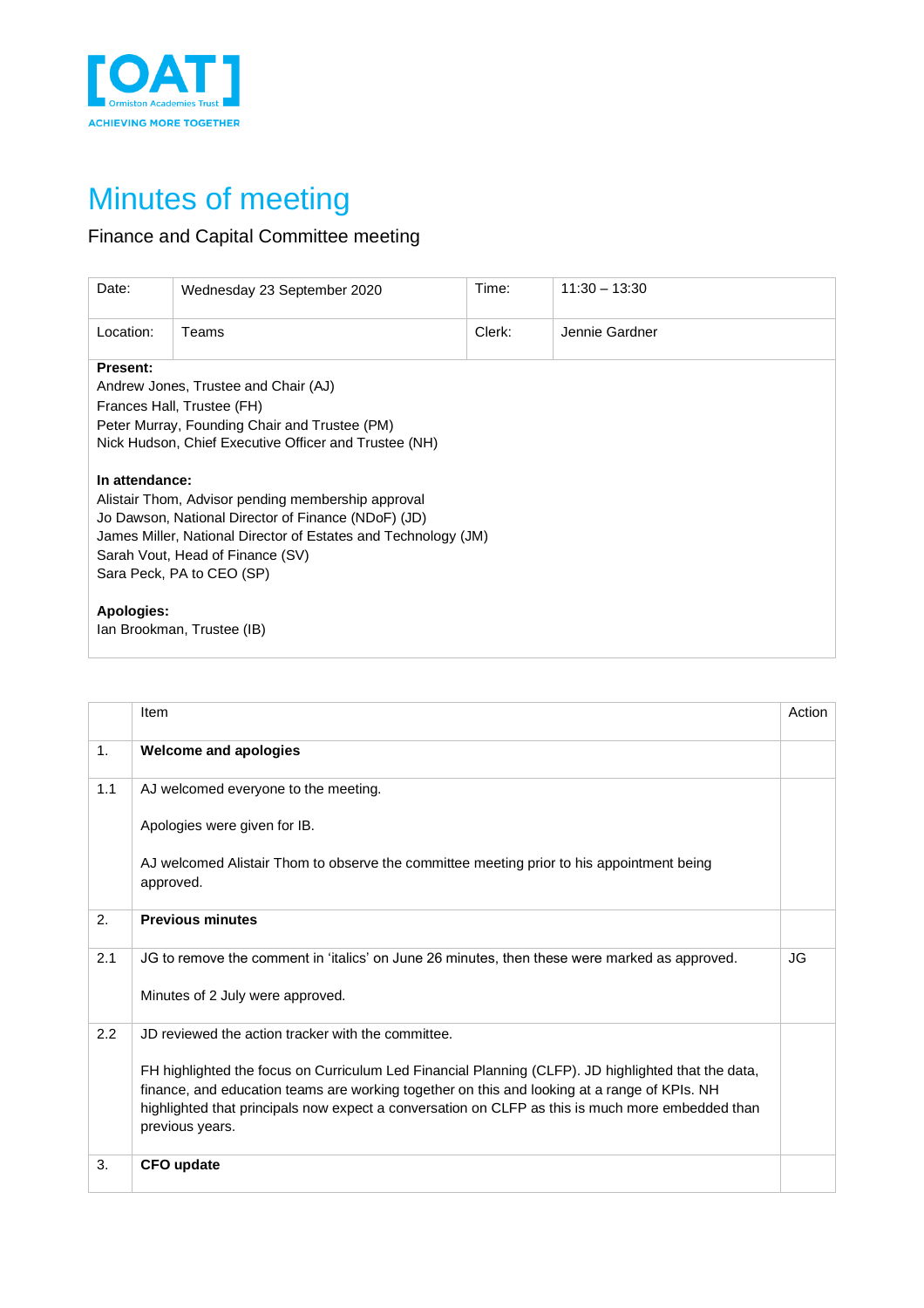

| 3.1 | JD presented the CFO update including a summary of the 19/20 financial position, 20/21 budget and<br>sensitivities around this. The committee acknowledged the covid related risk, which they felt justified<br>the proposed contingency, provided that the committee was kept informed on any expenditure that is<br>financed by releasing the contingency |           |
|-----|-------------------------------------------------------------------------------------------------------------------------------------------------------------------------------------------------------------------------------------------------------------------------------------------------------------------------------------------------------------|-----------|
| 4.  | <b>Decision/ Consultation papers</b>                                                                                                                                                                                                                                                                                                                        |           |
| 4.1 | JD stated that despite the risks associated with delivering the budget, the intention was still to deliver<br>the target 3% reserves/ income whilst balancing this with the need to make the right decisions around<br>school improvement, catch-up and other covid-related matters.                                                                        |           |
|     | The Trustees requested more regular financial updates during 20/21 due to covid related risks.                                                                                                                                                                                                                                                              | JD        |
|     | A discussion was had regarding the impact of culture and behaviours in relation to delivering the Trust<br>wide budget.                                                                                                                                                                                                                                     |           |
|     | AJ requested a more detailed analysis of the Head Office budget and spending.                                                                                                                                                                                                                                                                               | JD        |
| 5.  | Key performance information for finance, IT, and estates (including funding)                                                                                                                                                                                                                                                                                |           |
| 5.1 | JM presented the information only paper to the committee. AJ requested a simplified format - a high<br>level status by academy of RAG status across the different areas managed by Estates and IT.                                                                                                                                                          | <b>JM</b> |
|     | The trustees commented on the level of reporting and the reassurance that it provided and suggested<br>that the detail could be provided in an appendix with a high-level summary to compliment this.                                                                                                                                                       |           |
|     | AJ asked about cladding. JM responded that the two academies who are affected by cladding are<br>currently under-going investigative work.                                                                                                                                                                                                                  |           |
|     | AJ asked about data breaches. JM explained that training has been rolled out to OAT to combat data<br>breaches and tighten cyber security. It was noted that Head Office have the lowest response rate on<br>training.                                                                                                                                      |           |
| 6.  | Approval of capital projects                                                                                                                                                                                                                                                                                                                                |           |
| 6.1 | The committee discussed the proposal for tennis courts at City of Norwich School and AJ clarified that<br>this capital project had already been considered by the [Facilities sub-committee of the Board] and<br>approved as part of that process. The committee noted the final recommended proposal.                                                      |           |
| 7.  | Improvement projects                                                                                                                                                                                                                                                                                                                                        |           |
| 7.1 | JD gave a brief update on finance function improvement work including processes and systems.                                                                                                                                                                                                                                                                |           |
|     | JD highlighted that OAT have a good working relationship with Hoge, the finance system provider but<br>that there were benefits to considering alternative suppliers and that the associated procurement<br>process had commenced.                                                                                                                          |           |
|     | AJ requested that any proposal to invest in finance systems be brought before a scheduled Finance<br>and Capital Committee or Board meeting if possible.                                                                                                                                                                                                    |           |
|     | The trustees requested JD to provide an update at the next meeting.                                                                                                                                                                                                                                                                                         | JD        |
| 8.  | New school and merger projects                                                                                                                                                                                                                                                                                                                              |           |